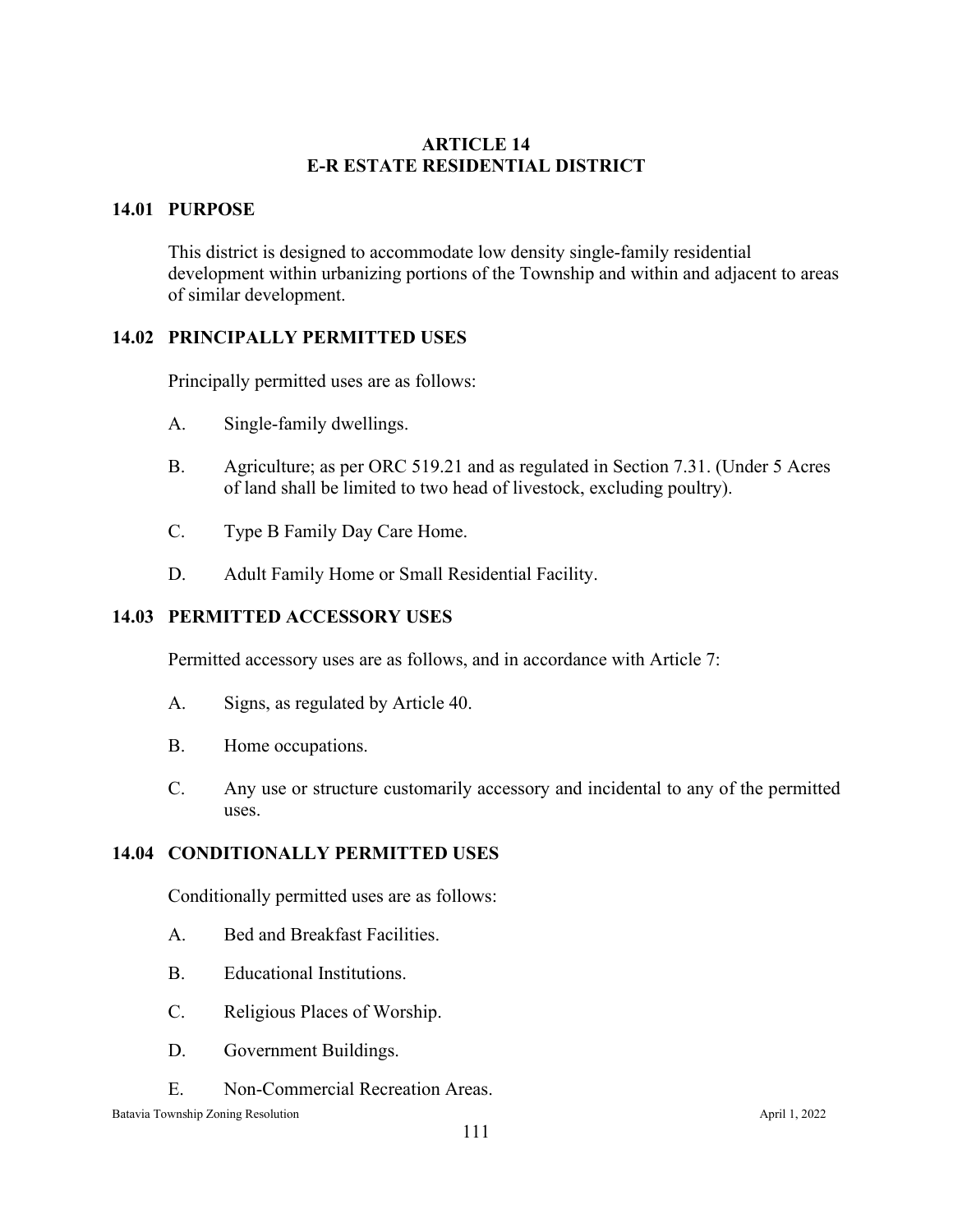- F. Secondary Dwelling Units; as regulated in Article 7.
- G. Wireless Telecommunications Towers; as regulated in Section 7.12.
- H. Outdoor Stoves or Furnaces on lots three (3) acres or less; as regulated in Section 7.28.
- I. Small Wind Energy Conservation Systems on lots three (3) acres or less; as regulated in Section 7.29.

#### **14.05 MINIMUM LOT AREA AND WIDTH**

The minimum lot area for properties in the E-R Estate Residential shall be one (1) acre and a width of not less than 150 feet at the building setback line.

#### **14.06 MINIMUM FRONT YARD SETBACK**

The minimum front yard setback for properties in the E-R Estate Residential shall be 50 feet.

#### **14.07 MINIMUM SIDE YARD SETBACK**

The minimum side yard setback for properties in the E-R Estate Residential shall be 25 feet.

#### **14.08 MINIMUM REAR YARD SETBACK**

The minimum rear yard setback for properties in the E-R Estate Residential shall be 50 feet.

#### **14.09 MAXIMUM HEIGHT REGULATIONS**

The maximum height regulations for properties in the E-R Estate Residential shall be as follows:

- A. No principal structure shall exceed 40 feet in height.
- B. No accessory structure shall exceed 15 feet in height unless such structure is greater than 300-square feet, but in no case shall any accessory structure exceed the height of the principal structure on the lot.

Batavia Township Zoning Resolution April 1, 2022